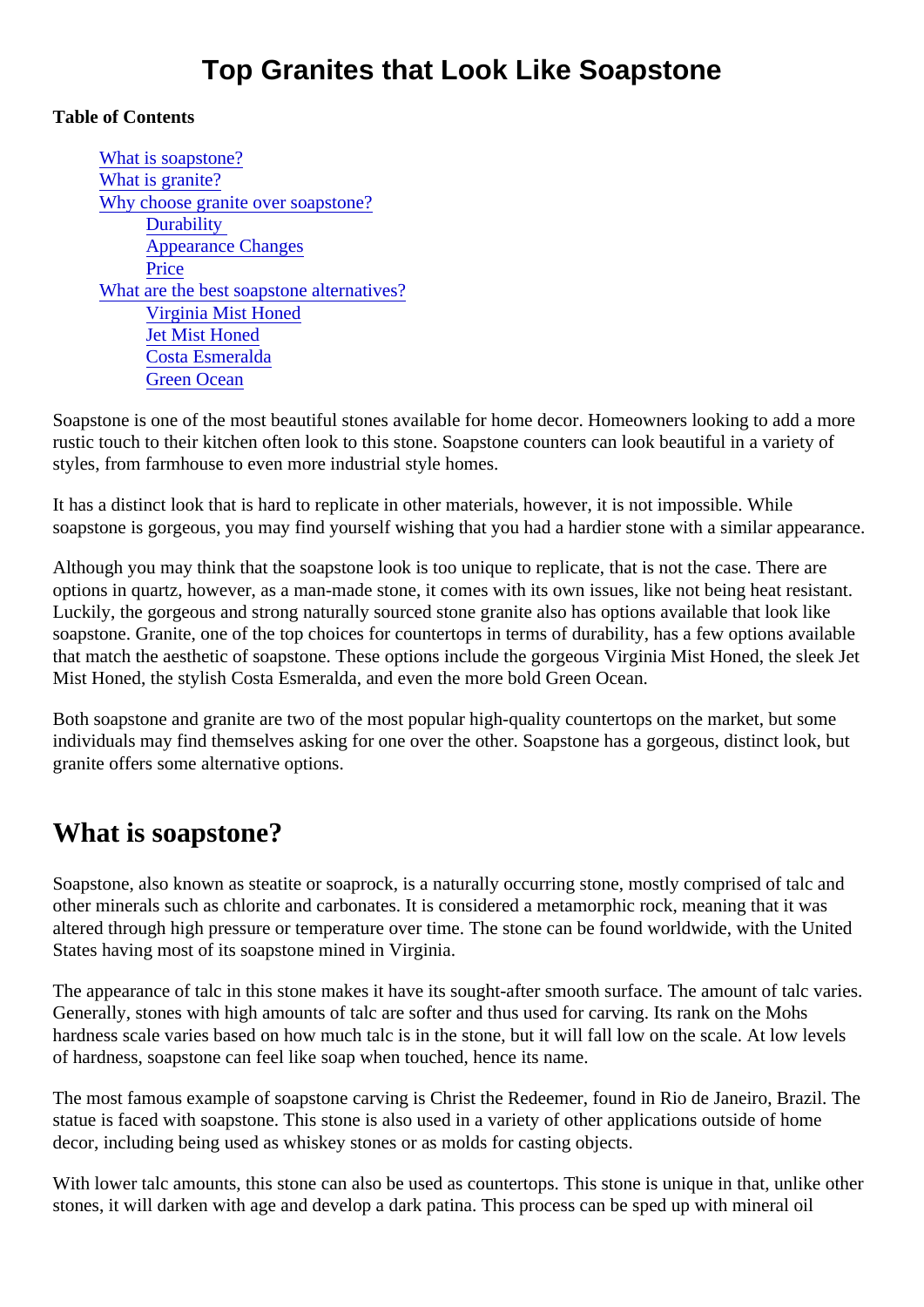#### <span id="page-1-0"></span>treatments.

The stone is also remarkably easy to care for; it does not require sealing and can handle most household cleaners. If mineral oil treatment is on the soapstone surface, we recommend only utilizing soap and wate

Soapstone is both heat and stain-resistant. It is also widely used in chemically extraneous places such as laboratories as they cannot be damaged by acids or alkaline solutions spilled on its surface. The stone is not however, scratch or chip resistant. It is recommended that activities using sharp objects, like chopping foo for cooking, not take place on its surface as it can easily cause marks. Minor scratches can be sanded out

The stone is available in easily recognizable grey shades, some with hints of green, blue or black. It is not usually found in very large quantities, so slab sizes are limited. Soapstone typically goes for \$55 to \$100 per square foot.

This stone is a popular choice for homeowners all over the world. This stone is perfect for a variety of style as most designs of soapstone are relatively neutral. Many soapstone patterns are blue or green in tone, making it great for rooms that have similarly toned decor. Some of the most popular soapstone options on Marbl[e](https://marble.com/soapstone-countertops/green-soapstone/643).com include moke Soapston [Green Soapston](https://marble.com/soapstone-countertops/green-soapstone/643)endBarroca Soapstone

# What is granite?

Granite is a naturally occurring stone found in various places throughout the world. It is an igneous rock, meaning it is formed through the cooling of lava over millions of years.

This stone is found throughout the world, including Brazil, India, Italy, and China. Granite has a wide variety of colors and patterns available, with different quarry locations producing different kinds and colors of stone.

Granite is a combination of a number of other minerals, including quartz, feldspar, and subtle amounts of other minerals. This combination can create a stone that has specks of different colored and different style sediments.

Granite is typically found at a 6 or 7 on the Mohs hardness scale, meaning it is considered a relatively hard stone. For example, a knife blade will not be able to scratch the surface of the granite. It is still recommended that homeowners not chop directly on top of this stone.

This stone is typically used in home decor, as countertops, vanity tops, backsplashes, fireplace surrounds, bar tops, or outdoor living areas. Outside of home uses, granite is typically used in places such as gravestones or memorials.

Granite is considered one of the most durable materials as it is stain, scratch, and heat resistant. The ston requires minimal care, with just soapy water. Abrasive cleaners, like bleach or ammonia, should be avoide as they can damage the surface. The stone requires sealant, which should be reapplied every six months year. This process can be easily done by the homeowner.

Granite can be finished in multiple textures, including polished, which has undergone a polishing process that makes the stone shiny and reflective, or honed, which has not gone through the entire process and instead has a more matte appearance.

Many assume that as a natural stone, there is an extremely limited amount of colors and patterns, but that not the case. There are just about every color and pattern imaginable. Everything from black to beige to pi to gold is available. This stone is perfect for rooms of just about any decor style or color scheme.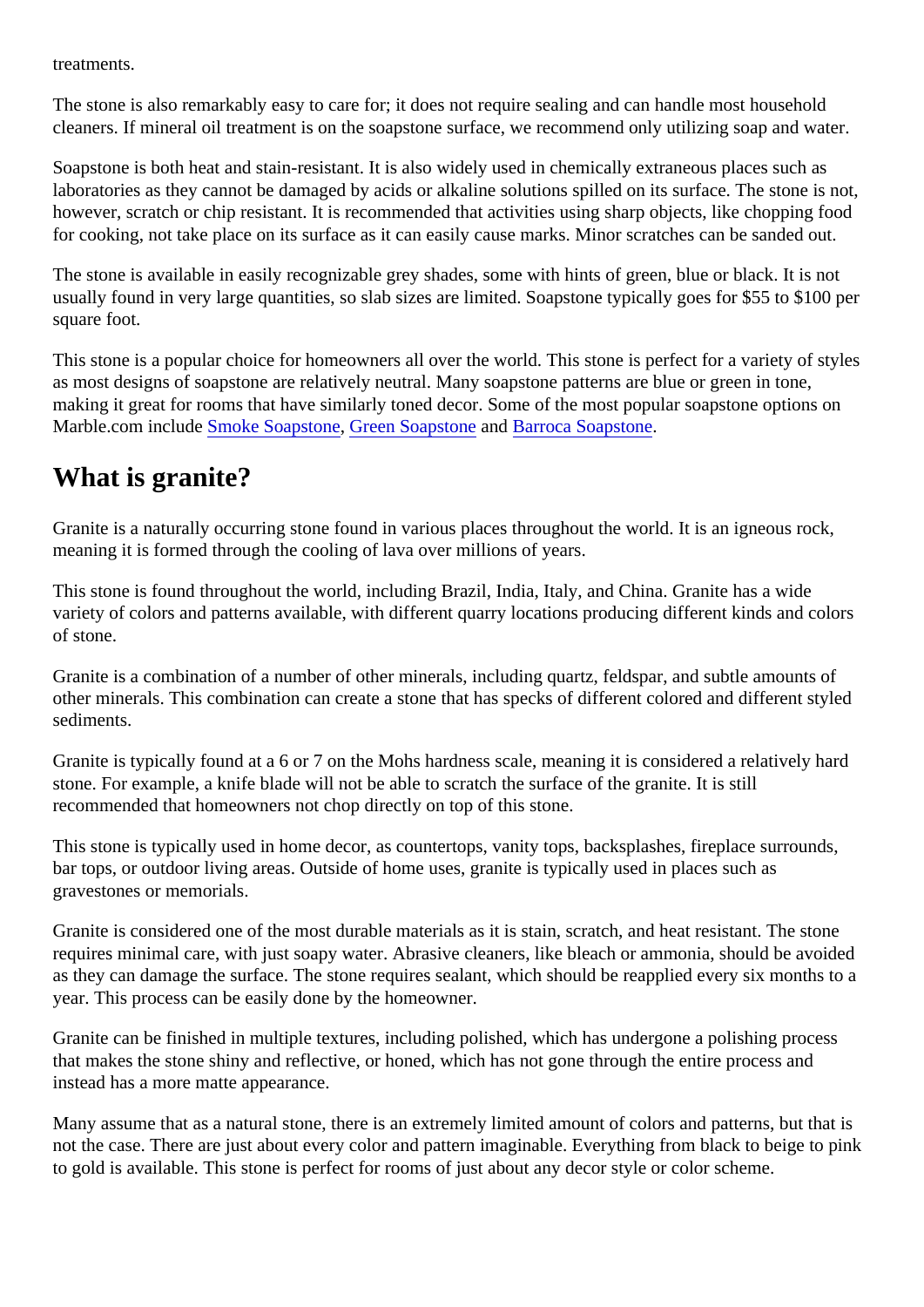<span id="page-2-0"></span>Marble.com has over 600 granite variations available for purchase, with the most popular granites being S Pearl, Snow White, and Everest. With the wide variety of colors available, this stone is perfect for just abor any home decor style. Granite typically goes for \$35 to \$100, per square foot.

# Why choose granite over soapstone?

Both soapstone and granite seem to be excellent choices for home decor. So why would someone choose granite over soapstone?

### **Durability**

One of the biggest factors for choosing granite over soapstone is granite's remarkable durability. Soapstor is one of the softest stones available for countertops and thus can be easily damaged by harder materials. example, dropping a heavy object on the surface of this stone, or even hitting the surface with a knife blad can cause noticeable damage. While it is one of the most durable stones in terms of resistance towards chemicals or acidic liquids, in a typical home environment, scratch resistance is more relevant.

## Appearance Changes

Soapstone will change its appearance over time. The surface of this stone will darken and form a patina. Many homeowners view this change in appearance as part of the stone's charm, however, others can view as an annoyance. Homeowners looking to have soapstone look like it did on the first day of installation should instead purchase a granite stone of a similar design.

#### **Price**

While granite and soapstone are of similar prices, granite is slightly cheaper. On the lower end, granite can be \$35 per square foot installed, while soapstone at its cheapest will be around \$55.

# What are the best soapstone alternatives?

Homeowners choosing a granite material rather than soapstone may still want the classic appearance of soapstone. Here are five alternatives available on Marble.com, all of which replicate the distinct appearance of soapstone but with the durability of granite.

### [Virginia Mist Honed](https://marble.com/granite-countertops/virginia-mist-honed/1555)

This is a gorgeous blue-grey-toned stone with extremely light subtle white veining. This is a striking stone both on its own merits but also for its similarity in appearance to soapstone. This stone could easily be mistaken for soapstone but is much, much more durable.

This is a mystical and striking stone with wisps of white. This is the perfect stone for those looking to get a close to actual soapstone as possible as the two can be indistinguishable. For example, compare Virginia Mist Honed t[o Smoke Soapston](https://marble.com/soapstone-countertops/smoke/513) Both look slightly aged allowing it to look natural in any home.

Virginia Mist Honed can add something special to just about any space. In an all-white kitchen, this stone will add a contrast when used as a countertop, but the slight white veining will help it look more natural tha a standard black granite. This stone can also help to bring a professional aesthetic to an area. Similar colo soapstones are typically used in laboratory environments, so including this in your space can help the room feel more utilitarian.